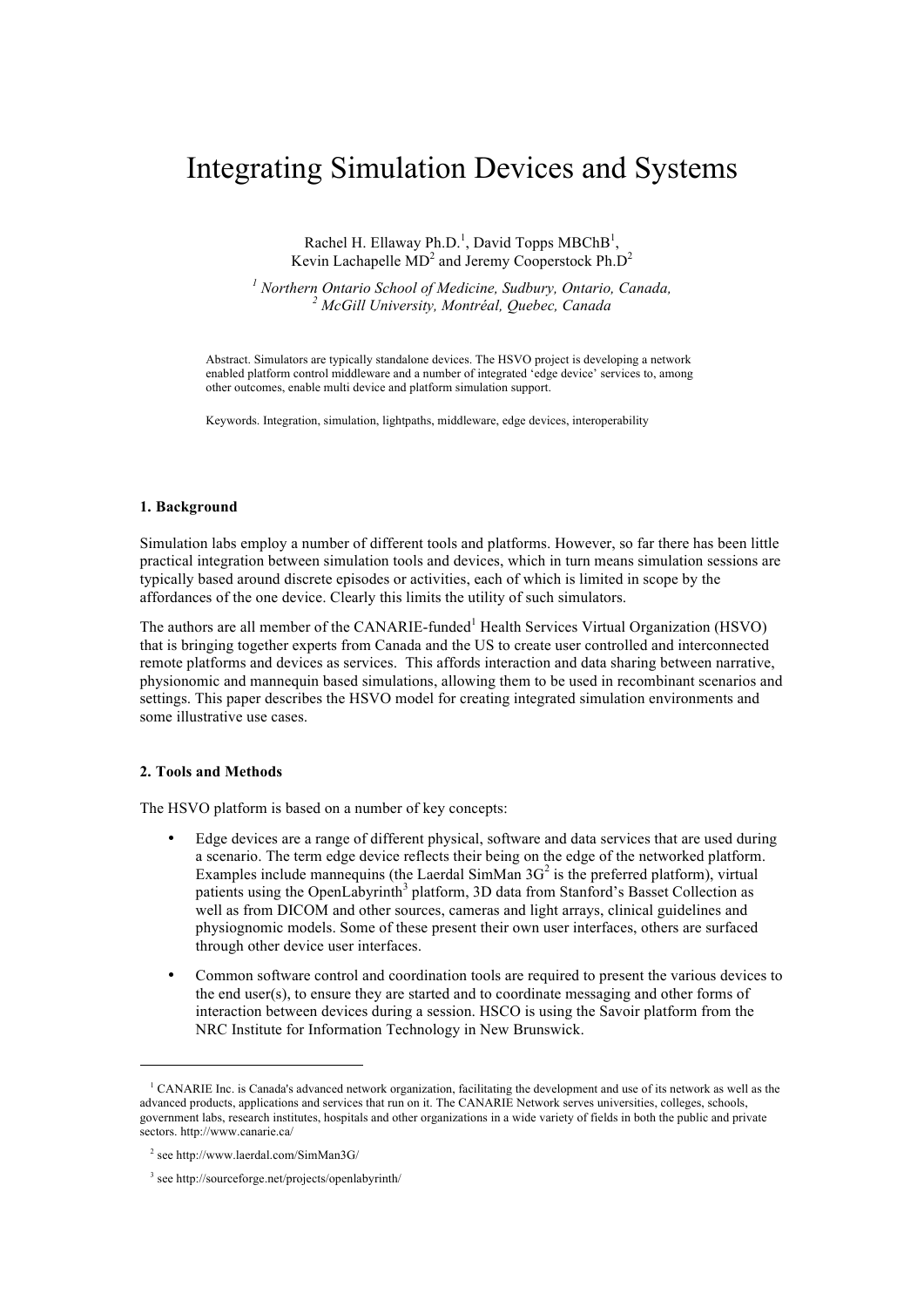• All of the above sit on and are connected using a network enabled platform (NEP) connecting remote and diverse devices and services. As many of the services require large amounts of bandwidth the NEP is based on dedicatable optical networks or 'lightpaths' that can be created on demand and held for the duration of the activity. HSVO is using the Argia platform from the CRC to provide this functionality<sup>4</sup>



The connectivity between these layers is shown in figure 1 below:

Figure 1: The HSVO systems architecture

## **3. Results**

 $\overline{a}$ 

The HSVO model allows researchers to build new and rich forms of multimodal and integrated simulation environments. The rest of this paper will consider some of the HSVO use cases that outline the functionality and affordances of the platform.

The first example (see figure 2) sets out an activity where a virtual patient is traversed by a user and depending on their actions one or another mannequin scenario is started (using the same mannequin) with vital signs and other data passed from the virtual patient to the mannequin. The activity is made up of these branching and intermodal data exchange points.



Figure 2: sequential multimodal simulation scenario

The next example (figure 3) adds aspects of synchronous communication to the mix with some participants working in the presence of the mannequin and others working remotely. Both groups have access to the simulated patient's vital signs and other shared data flows. The activity passes to and from a virtual patient depending on user actions.

<sup>4</sup> see http://www.inocybe.ca/19;jsessionid=7F45E1433D1DC757E2C6CA68CF9C0E1C